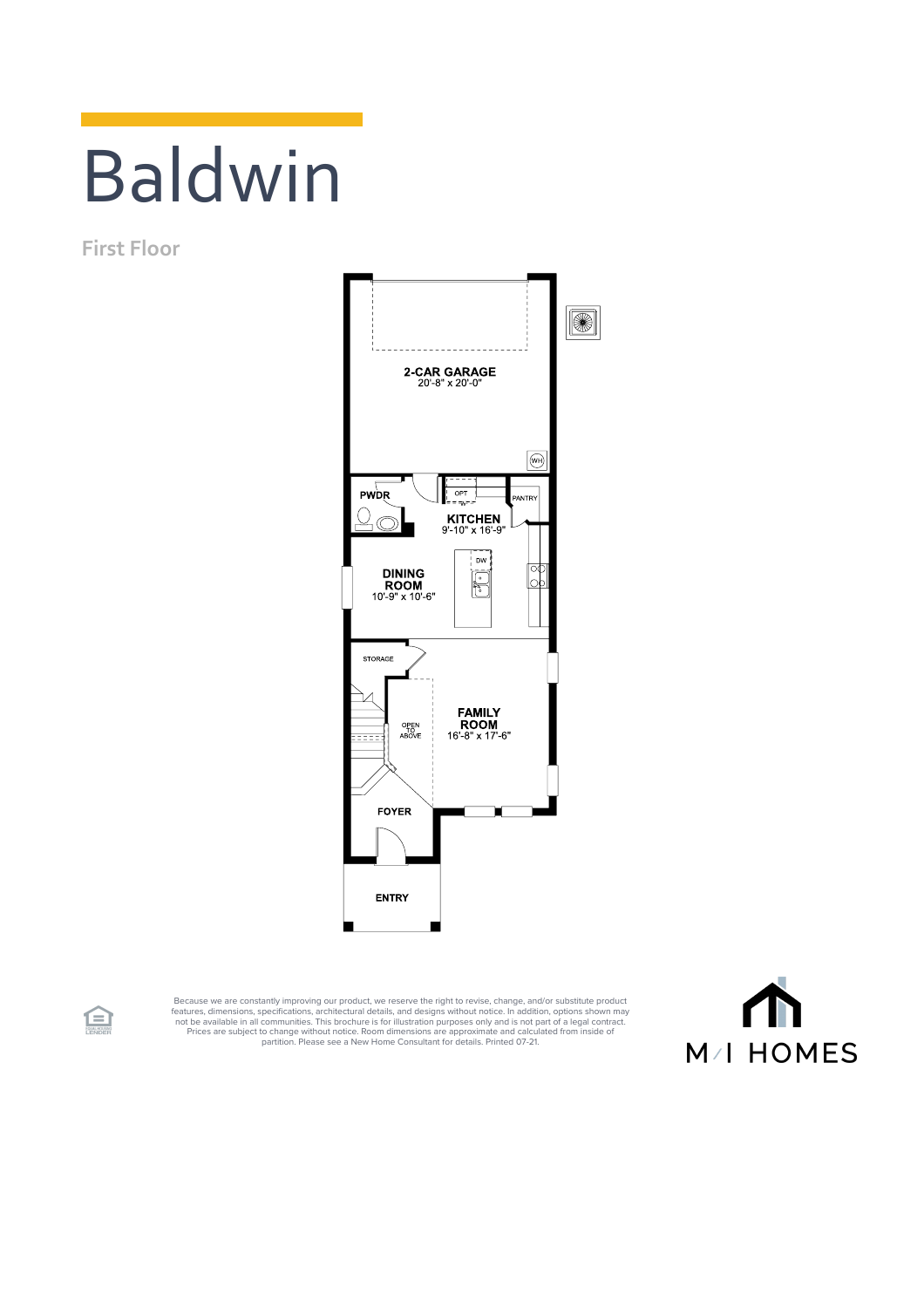## Baldwin

## **Second Floor**

食



Because we are constantly improving our product, we reserve the right to revise, change, and/or substitute product<br>features, dimensions, specifications, architectural details, and designs without notice. In addition, optio